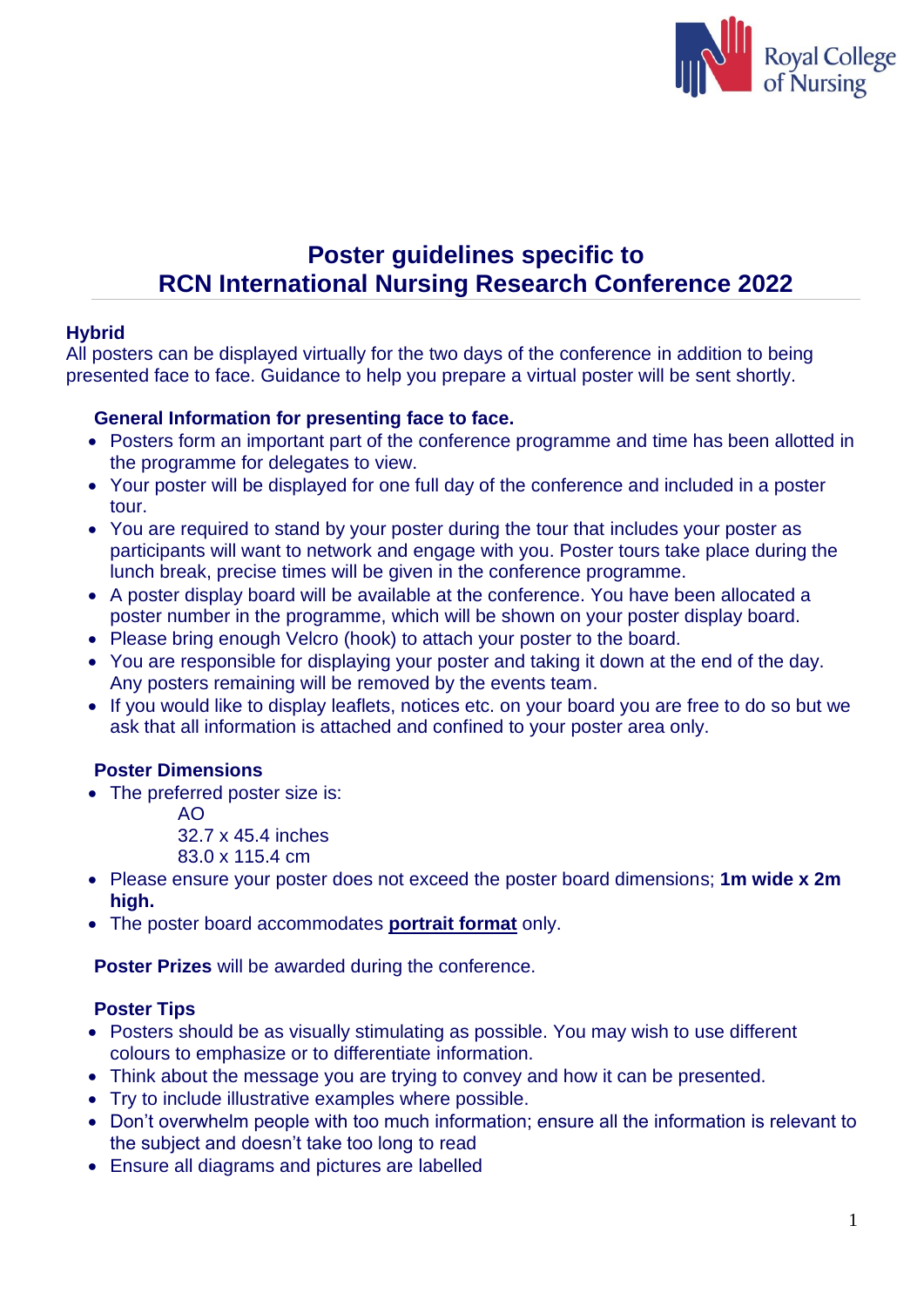

#### **Frequently Asked Questions**

**1. How long will my poster be displayed for?** Posters will be displayed for one full day of the conference. You are responsible for putting up and taking down your poster.

#### **2. Am I required to stay by my poster at all times?**

You are asked to be beside your poster during some of the viewing times and during the poster tour your poster has been allocated to, to enable delegates to engage with you and for questions. Feel free to add any contact details to your poster if you are happy for delegates to contact you during or after the event.

**3. Does my poster have to meet the above dimensions/is there a minimum poster size?** Posters should be at least A2 portrait although we strongly urge you to make it as visible as possible. It does not need to fit the exact dimensions of the poster display board but it must **NOT** exceed the maximum size.

#### **4. Can my poster contain photographs?**

Yes although you will be required to obtain permission to use from the owner of the photograph(s) (if it is not yourself) and any people featuring in the photograph.

#### **5. How many images should I have on my poster?**

The content of your poster is at your discretion although we advise you to make your poster as visually stimulating as possible.

#### **6. What happens to my poster after the conference?**

You are responsible for removing your poster at the end of the conference. Posters not collected by the end of the conference will not be kept so please ensure to either take it down or collect it before you leave.

#### **7. How do I fix my poster to the board?**

The poster boards are wood covered in felt and posters should be attached to them by Velcro (hook) or drawing pins. Presenters are responsible for bringing these to attach to the board.

#### **8. What material should my poster be/ does my poster have to be printed?**

There are no rules regarding poster materials. You may wish to construct your poster yourself or have it professionally printed in which case please remember to leave sufficient time to have this done.

**9. What language should the poster be presented in?** Your poster must be in English.

# **10.Can my poster be landscape?**

We strongly recommend your poster is in portrait layout to make as much use of your allocated space as possible. If for any reason you feel landscape would be more suitable for your poster, it must be within the maximum dimensions of the poster board, see page 1.